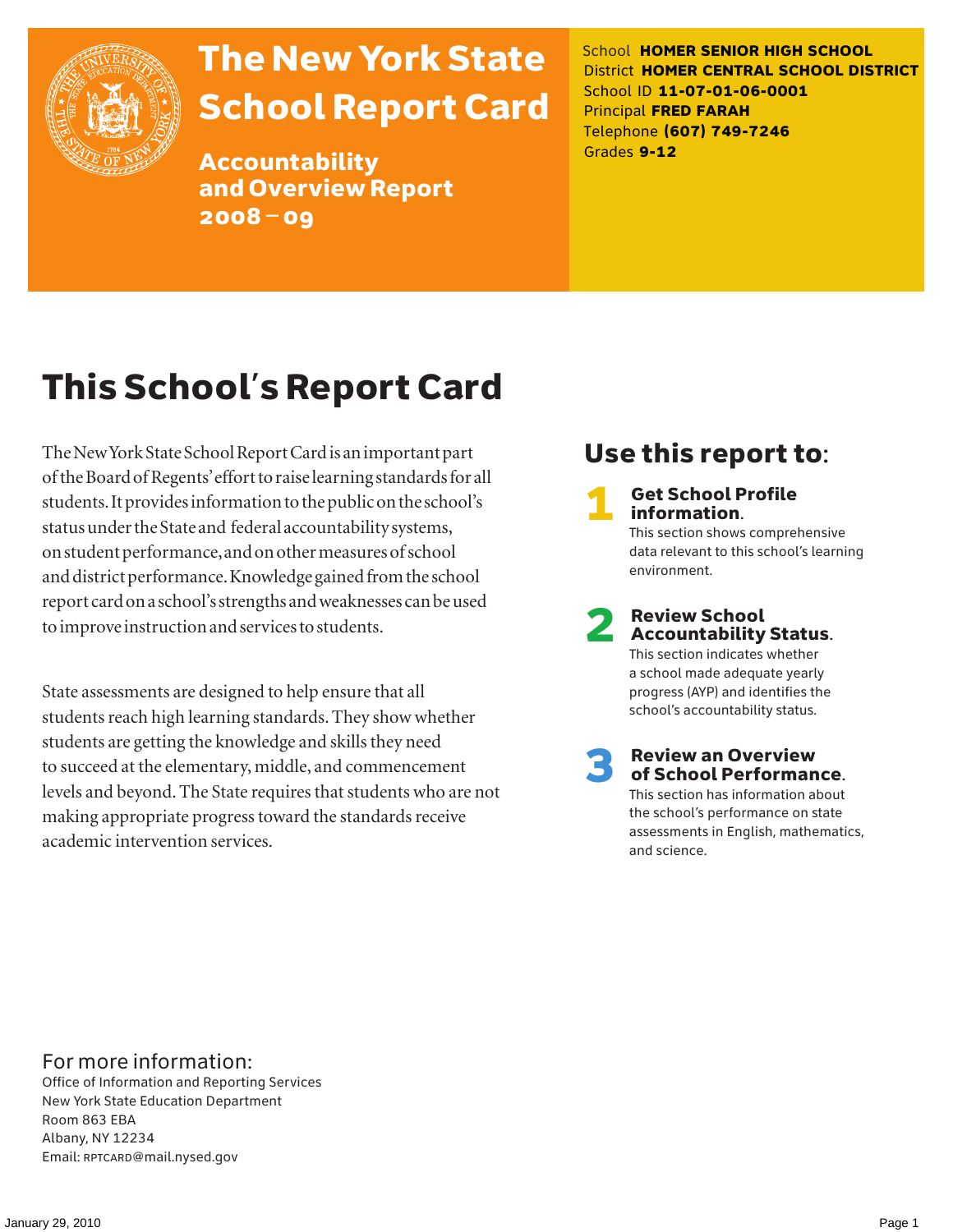School **HOMER SENIOR HIGH SCHOOL** District **HOMER CENTRAL SCHOOL DISTRICT** School ID **11-07-01-06-0001**

### School Profile

This section shows comprehensive data relevant to this school's learning environment, including information about enrollment, average class size, and teacher qualifications.

### Enrollment

|                            | 2006-07 | $2007 - 08$ | $2008 - 09$ |
|----------------------------|---------|-------------|-------------|
| Pre-K                      | 0       | 0           | 0           |
| Kindergarten               | 0       | 0           | 0           |
| Grade 1                    | 0       | 0           | 0           |
| Grade 2                    | 0       | 0           | 0           |
| Grade 3                    | 0       | 0           | 0           |
| Grade 4                    | 0       | 0           | 0           |
| Grade 5                    | 0       | 0           | 0           |
| Grade 6                    | 0       | 0           | 0           |
| <b>Ungraded Elementary</b> | 0       | 0           | 0           |
| Grade 7                    | 0       | 0           | 0           |
| Grade 8                    | 0       | 0           | 0           |
| Grade 9                    | 205     | 205         | 206         |
| Grade 10                   | 180     | 184         | 182         |
| Grade 11                   | 181     | 160         | 165         |
| Grade 12                   | 177     | 186         | 163         |
| <b>Ungraded Secondary</b>  | 0       | 0           | 0           |
| Total K-12                 | 743     | 735         | 716         |

### Average Class Size

|                      | $2006 - 07$ | $2007 - 08$ | $2008 - 09$ |
|----------------------|-------------|-------------|-------------|
| <b>Common Branch</b> |             |             |             |
| Grade 8              |             |             |             |
| English              |             |             |             |
| <b>Mathematics</b>   |             |             |             |
| Science              |             |             |             |
| Social Studies       |             |             |             |
| Grade 10             |             |             |             |
| English              | 17          | 17          | 20          |
| <b>Mathematics</b>   | 15          | 15          | 12          |
| Science              | 20          | 20          | 16          |
| Social Studies       | 17          | 17          | 15          |

### Enrollment Information

*Enrollment* counts are as of Basic Educational Data System (BEDS) day, which is typically the first Wednesday of October of the school year. Students who attend BOCES programs on a part-time basis are included in a school's enrollment. Students who attend BOCES on a full-time basis or who are placed full time by the district in an out-of-district placement are not included in a school's enrollment. Students classified by schools as "pre-first" are included in first grade counts.

### Average Class Size Information

*Average Class Size* is the total registration in specified classes divided by the number of those classes with registration. *Common Branch* refers to self-contained classes in Grades 1–6.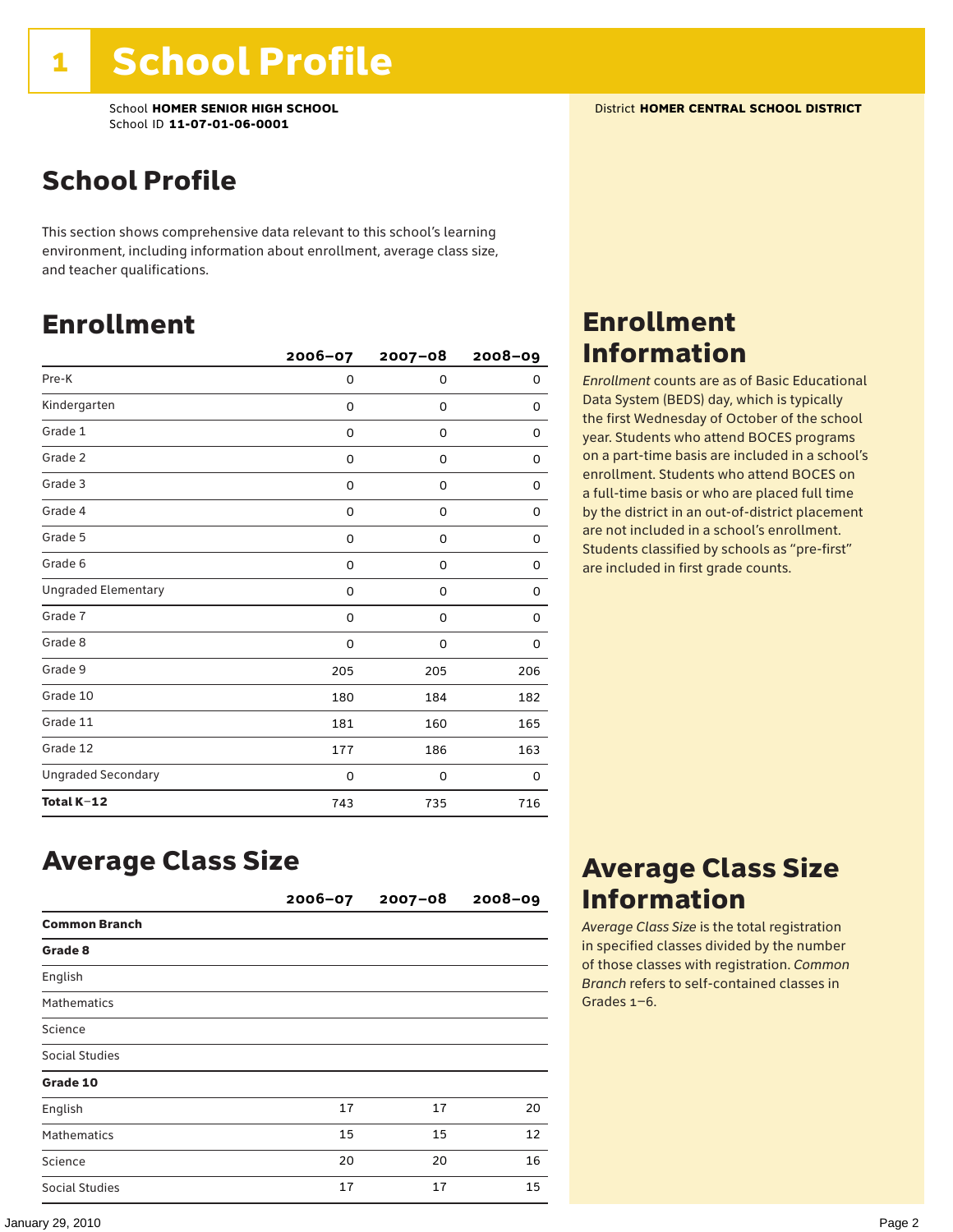School **HOMER SENIOR HIGH SCHOOL** District **HOMER CENTRAL SCHOOL DISTRICT** School ID **11-07-01-06-0001**

### Demographic Factors

|                                                    | 2006-07        |     |     | $2007 - 08$ |     | $2008 - 09$ |
|----------------------------------------------------|----------------|-----|-----|-------------|-----|-------------|
|                                                    | #              | %   | #   | %           | #   | %           |
| Eligible for Free Lunch                            | 95             | 13% | 98  | 13%         | 101 | 14%         |
| Reduced-Price Lunch                                | 45             | 6%  | 38  | 5%          | 50  | 7%          |
| Student Stability*                                 |                | 94% |     | 99%         |     | 98%         |
| Limited English Proficient                         | $\mathbf{1}$   | 0%  | 1   | 0%          | 0   | 0%          |
| <b>Racial/Ethnic Origin</b>                        |                |     |     |             |     |             |
| American Indian or Alaska Native                   | 0              | 0%  | 0   | 0%          | 0   | 0%          |
| <b>Black or African American</b>                   | $\overline{2}$ | 0%  | 2   | 0%          | 5   | 1%          |
| Hispanic or Latino                                 | 6              | 1%  | 9   | 1%          | 7   | 1%          |
| Asian or Native<br>Hawaiian/Other Pacific Islander | 7              | 1%  | 6   | 1%          | 7   | 1%          |
| White                                              | 728            | 98% | 718 | 98%         | 697 | 97%         |
| Multiracial                                        | 0              | 0%  | 0   | 0%          | 0   | 0%          |

\* Available only at the school level.

### Attendance and Suspensions

|                            |    | $2005 - 06$ |   | $2006 - 07$   |    | $2007 - 08$   |  |
|----------------------------|----|-------------|---|---------------|----|---------------|--|
|                            | #  | %           | # | $\frac{0}{6}$ | #  | $\frac{0}{6}$ |  |
| Annual Attendance Rate     |    | 94%         |   | 95%           |    | 94%           |  |
| <b>Student Suspensions</b> | 71 | 9%          |   | 10%           | 95 | 13%           |  |

### Demographic Factors Information

*Eligible for Free Lunch* and *Reduced*-*Price Lunch* percentages are determined by dividing the number of approved lunch applicants by the Basic Educational Data System (BEDS) enrollment in full-day Kindergarten through Grade 12. *Eligible for Free Lunch* and *Limited English Proficient* counts are used to determine *Similar Schools* groupings within a *Need*/*Resource Capacity* category. *Student Stability* is the percentage of students in the highest grade in a school who were also enrolled in that school at any time during the previous school year. (For example, if School A, which serves Grades 6–8, has 100 students enrolled in Grade 8 this year, and 92 of those 100 students were also enrolled in School A last year, the stability rate for the school is 92 percent.)

### Attendance and Suspensions Information

*Annual Attendance Rate* is determined by dividing the school's total actual attendance by the total possible attendance for a school year. A school's actual attendance is the sum of the number of students in attendance on each day the school was open during the school year. Possible attendance is the sum of the number of enrolled students who should have been in attendance on each day the school was open during the school year. *Student Suspension* rate is determined by dividing the number of students who were suspended from school (not including in-school suspensions) for one full day or longer anytime during the school year by the Basic Educational Data System (BEDS) day enrollments for that school year. A student is counted only once, regardless of whether the student was suspended one or more times during the school year.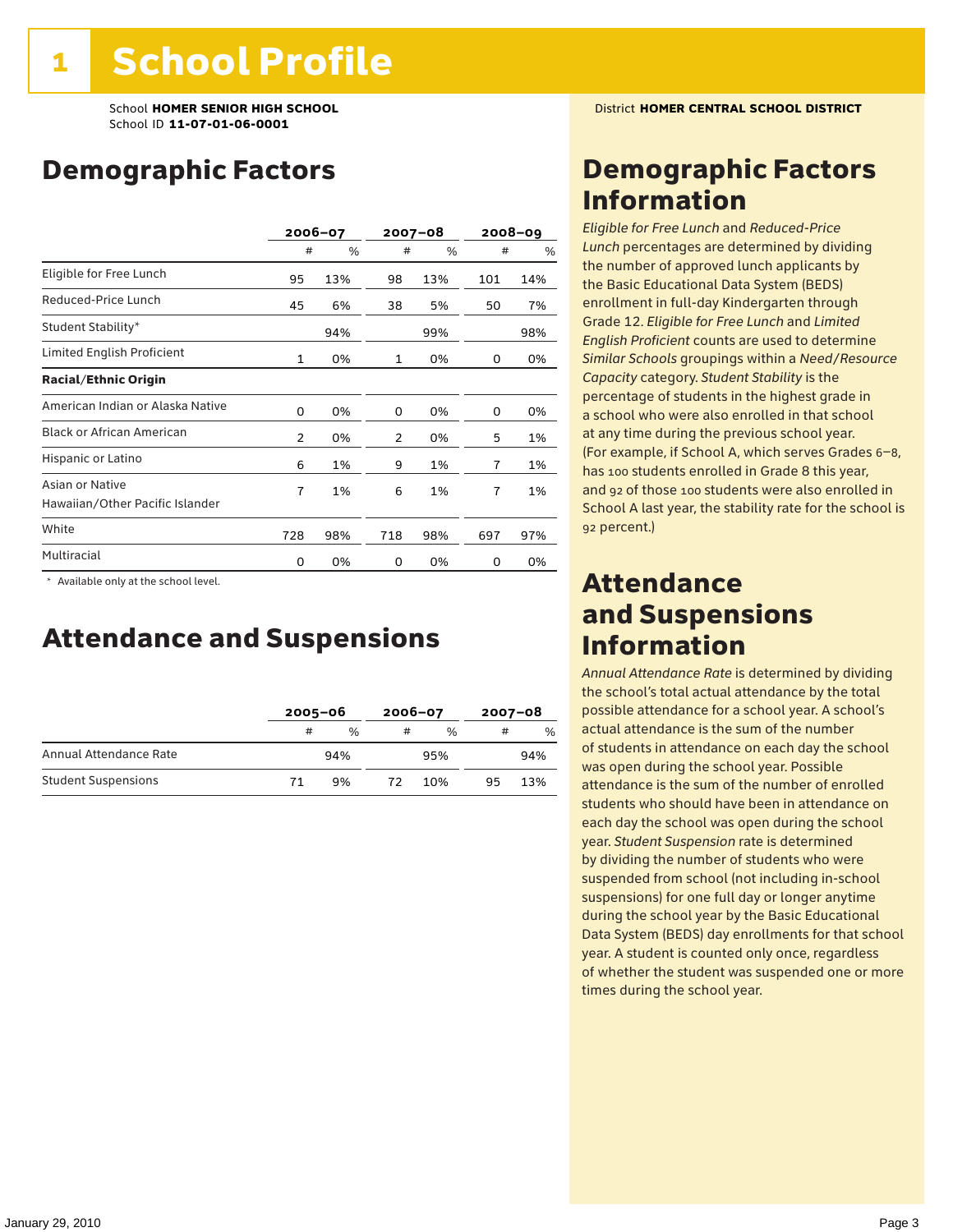### Teacher Qualifications

|                                                                 | $2006 - 07$ | $2007 - 08$ | $2008 - 09$ |
|-----------------------------------------------------------------|-------------|-------------|-------------|
| <b>Total Number of Teachers</b>                                 | 59          | 59          | 60          |
| Percent with No Valid<br>Teaching Certificate                   | 0%          | 0%          | 0%          |
| Percent Teaching Out<br>of Certification                        | 2%          | 2%          | 0%          |
| Percent with Fewer Than<br>Three Years of Experience            | 7%          | 3%          | 5%          |
| Percentage with Master's Degree<br>Plus 30 Hours or Doctorate   | 12%         | 12%         | 10%         |
| <b>Total Number of Core Classes</b>                             | 216         | 223         | 215         |
| Percent Not Taught by<br><b>Highly Qualified Teachers</b>       | 3%          | 0%          | 0%          |
| <b>Total Number of Classes</b>                                  | 276         | 279         | 278         |
| Percent Taught by Teachers Without<br>Appropriate Certification | 3%          | 2%          | 1%          |

### Teacher Turnover Rate

|                                                                       | 2005-06 | 2006-07 | 2007-08 |
|-----------------------------------------------------------------------|---------|---------|---------|
| Turnover Rate of Teachers with Fewer<br>than Five Years of Experience | በ%      | 11%     | 13%     |
| Turnover Rate of All Teachers                                         | 9%      | 7%      | 10%     |

### Staff Counts

|                                       | $2006 - 07$ | $2007 - 08$ | $2008 - 09$ |
|---------------------------------------|-------------|-------------|-------------|
| <b>Total Other Professional Staff</b> |             |             |             |
| Total Paraprofessionals*              | N/A         | N/A         | N/A         |
| <b>Assistant Principals</b>           |             |             |             |
| Principals                            |             |             |             |

\* Not available at the school level.

### Teacher Qualifications Information

The *Percent Teaching Out of Certification* is the percent doing so more than on an incidental basis; that is, the percent teaching for more than five periods per week outside certification.

*Core Classes* are primarily K-6 common branch, English, mathematics, science, social studies, art, music, and foreign languages. To be *Highly Qualified*, a teacher must have at least a Bachelor's degree, be certified to teach in the subject area, and show subject matter competency.

### Teacher Turnover Rate Information

*Teacher Turnover Rate* for a specified school year is the number of teachers in that school year who were not teaching in the following school year divided by the number of teachers in the specified school year, expressed as a percentage.

### Staff Counts **Information**

*Other Professionals* includes administrators, guidance counselors, school nurses, psychologists, and other professionals who devote more than half of their time to non-teaching duties. Teachers who are shared between buildings within a district are reported on the district report only.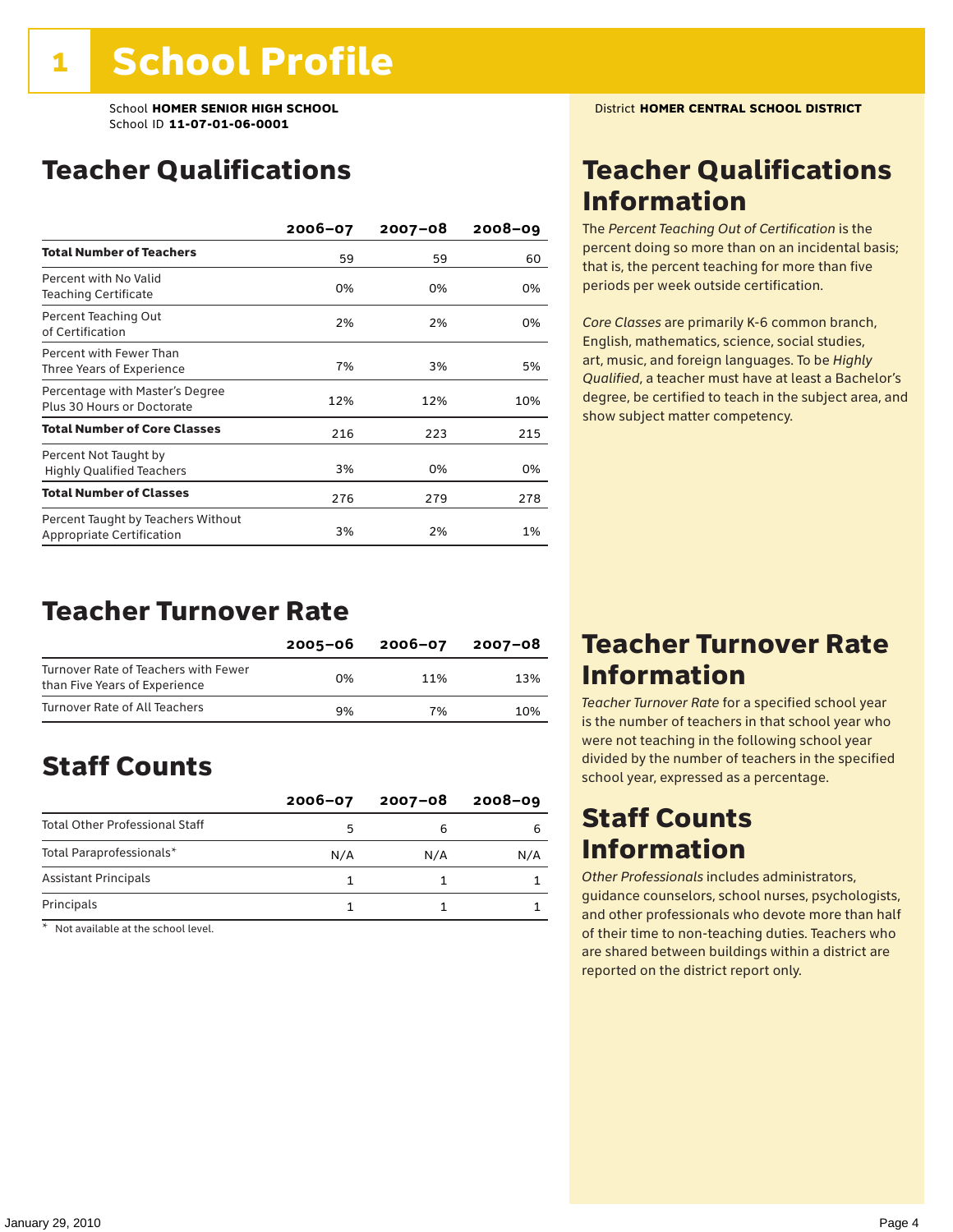### Understanding How Accountability Works in New York State

The federal No Child Left Behind (NCLB) Act requires that states develop and report on measures of student proficiency in 1) English language arts (ELA), in 2) mathematics, and on 3) a third indicator. In New York State in 2008–09, the third indicator is science at the elementary/middle level and graduation rate at the secondary level. Schools or districts that meet predefined goals on these measures are making Adequate Yearly Progress (AYP).



For more information about accountability in New York State, visit: http://www.emsc.nysed.gov/irts/accountability/

#### 1 English Language Arts (ELA)

To make AYP in ELA, every accountability group must make AYP. For a group to make AYP, it must meet the participation *and* the performance criteria.

#### A Participation Criterion

At the elementary/middle level, 95 percent of Grades 3–8 students enrolled during the test administration period in each group with 40 or more students must be tested on the New York State Testing Program (NYSTP) in ELA or, if appropriate, the New York State English as a Second Language Achievement Test (NYSESLAT), or the New York State Alternate Assessment (NYSAA) in ELA. At the secondary level, 95 percent of seniors in 2008–09 in each accountability group with 40 or more students must have taken an English examination that meets the students' graduation requirement.

#### B Performance Criterion

At the elementary/middle level, the Performance Index (PI) of each group with 30 or more continuously enrolled tested students must equal or exceed its Effective Annual Measurable Objective (AMO) or the group must make Safe Harbor. (NYSESLAT is used only for participation.) At the secondary level, the PI of each group in the 2005 cohort with 30 or more members must equal or exceed its Effective AMO or the group must make Safe Harbor. To make Safe Harbor, the PI of the group must equal or exceed its Safe Harbor Target and the group must qualify for Safe Harbor using the third indicator, science or graduation rate.

#### 2 Mathematics

The same criteria for making AYP in ELA apply to mathematics. At the elementary/middle level, the measures used to determine AYP are the NYSTP and the NYSAA in mathematics. At the secondary level, the measures are mathematics examinations that meet the students' graduation requirement.

#### 3 Third Indicator

In addition to English language arts and mathematics, the school must also make AYP in a third area of achievement. This means meeting the criteria in science at the elementary/middle level and the criteria in graduation rate at the secondary level.

Elementary/Middle-Level Science: To make AYP, the All Students group must meet the participation criterion *and* the performance criterion.

#### A Participation Criterion

Eighty percent of students in Grades 4 and/or 8 enrolled during the test administration period in the All Students group, if it has 40 or more students, must be tested on an accountability measure. In Grade 4, the measures are the Grade 4 elementary-level science test and the Grade 4 NYSAA in science. In Grade 8 science, the measures are the Grade 8 middle-level science test, Regents science examinations, and the Grade 8 NYSAA in science.

#### B Performance Criterion

The PI of the All Students group, if it has 30 or more students, must equal or exceed the State Science Standard (100) or the Science Progress Target.

Qualifying for Safe Harbor in Elementary/Middle-Level ELA and Math: To qualify, the group must meet both the participation criterion and the performance criterion in science.

Secondary-Level Graduation Rate: For a school to make AYP in graduation rate, the percent of students in the 2004 graduation-rate total cohort in the All Students group earning a local or Regents diploma by August 31, 2008 must equal or exceed the Graduation-Rate Standard (55%) or the Graduation-Rate Progress Target.

Qualifying for Safe Harbor in Secondary-Level ELA and Math: To qualify, the percent of the 2004 graduation-rate total cohort earning a local or Regents diploma by August 31, 2008 must equal or exceed the Graduation-Rate Standard (55%) or the Graduation-Rate Progress Target for that group.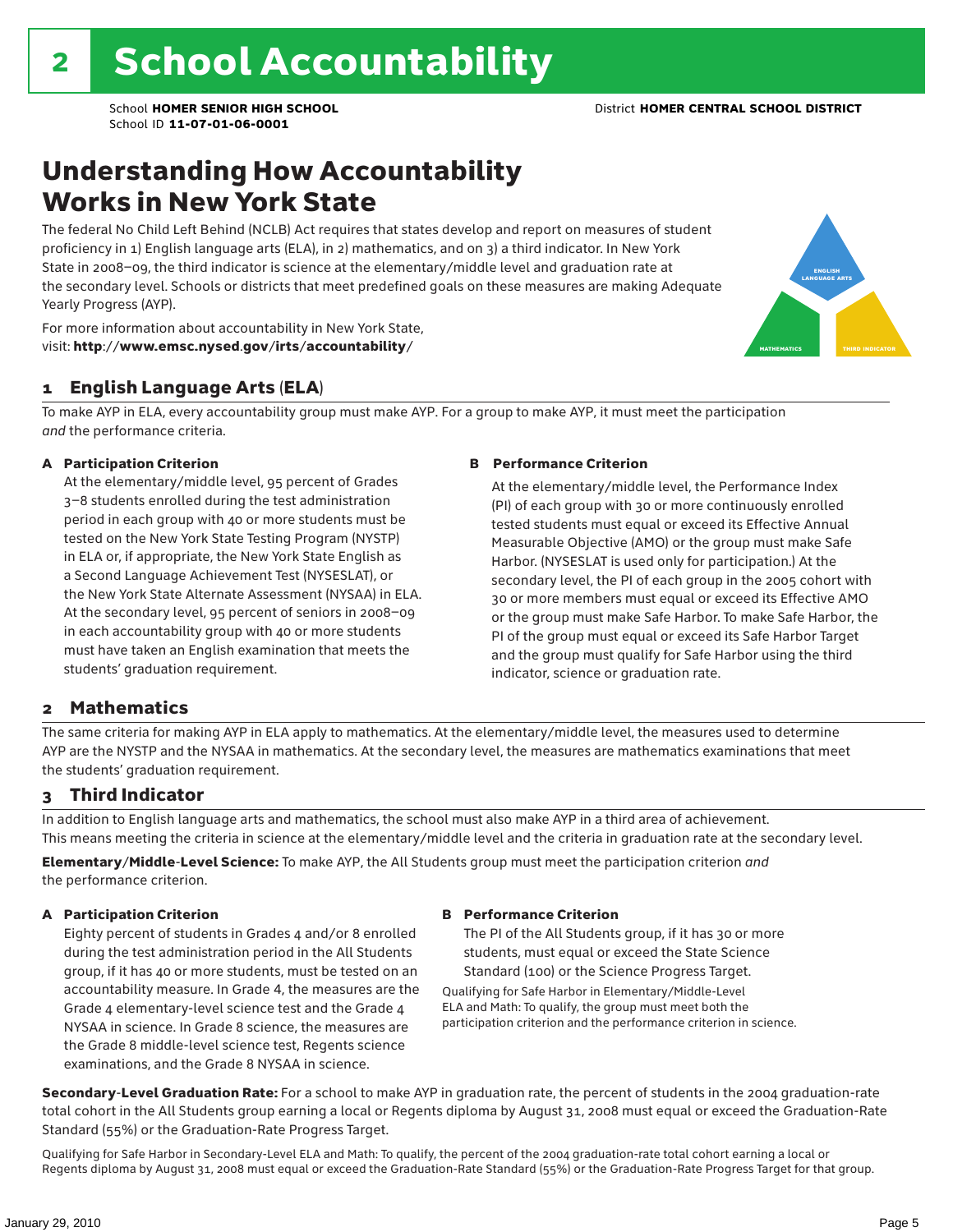### Useful Terms for Understanding Accountability

#### Accountability Cohort for English and Mathematics

The 2005 school accountability cohort consists of all students who first entered Grade 9 anywhere in the 2005–06 school year, and all ungraded students with disabilities who reached their seventeenth birthday in the 2005–06 school year, who were enrolled on October 1, 2008 and did not transfer to a diploma granting program. Students who earned a high school equivalency diploma or were enrolled in an approved high school equivalency preparation program on June 30, 2009, are not included in the 2005 school accountability cohort. The 2005 district accountability cohort consists of all students in each school accountability cohort plus students who transferred within the district after BEDS day plus students who were placed outside the district by the Committee on Special Education or district administrators and who met the other requirements for cohort membership. Cohort is defined in Section 100.2 (p) (16) of the Commissioner's Regulations.

#### Adequate Yearly Progress (AYP)

Adequate Yearly Progress (AYP) indicates satisfactory progress by a district or a school toward the goal of proficiency for all students.

#### Annual Measurable Objective (AMO)

The Annual Measurable Objective (AMO) is the Performance Index (PI) value that signifies that an accountability group is making satisfactory progress toward the goal that 100 percent of students will be proficient in the State's learning standards for English language arts and mathematics by 2013–14. The AMOs for each grade level will be increased as specified in CR100.2(p)(14) and will reach 200 in 2013–14. (See Effective AMO for further information.)

#### Continuously Enrolled Students

At the elementary/middle level, continuously enrolled students are those enrolled in the school or district on BEDS day (usually the first Wednesday in October) of the school year until the test administration period. At the secondary level, all students who meet the criteria for inclusion in the accountability cohort are considered to be continuously enrolled.

#### Effective Annual Measurable Objective (Effective AMO)

The Effective Annual Measurable Objective (Effective AMO) is the Performance Index (PI) value that each accountability group within a school or district is expected to achieve to make Adequate Yearly Progress (AYP). The Effective AMO is the lowest PI that an accountability group of a given size can achieve in a subject for the group's PI not to be considered significantly different from the AMO for that subject. If an accountability group's PI equals or exceeds the Effective AMO, it is considered to have made AYP. A more complete definition of Effective AMO and a table showing the PI values that each group size must equal or exceed to make AYP are available at www.emsc.nysed.gov/irts.

#### Graduation-Rate Total Cohort

This term is defined on the graduation-rate accountability page.

#### Performance Index (PI)

A Performance Index is a value from 0 to 200 that is assigned to an accountability group, indicating how that group performed on a required State test (or approved alternative) in English language arts, mathematics, or science. Student scores on the tests are converted to four performance levels, from Level 1 to Level 4. (See performance level definitions on the Overview Summary page.) At the elementary/middle level, the PI is calculated using the following equation:

100 × [(Count of Continuously Enrolled Tested Students Performing at Levels 2, 3, and 4 + the Count at Levels 3 and 4) ÷ Count of All Continuously Enrolled Tested Students]

At the secondary level, the PI is calculated using the following equation:

100 × [(Count of Cohort Members Performing at

Levels 2, 3, and 4 + the Count at Levels 3 and 4)  $\div$  Count of All Cohort Members]

A list of tests used to measure student performance for accountability is available at www.emsc.nysed.gov/irts.

#### Progress Target

For accountability groups below the State Standard in science or graduation rate, the Progress Target is an alternate method for making Adequate Yearly Progress (AYP) or qualifying for Safe Harbor in English language arts and mathematics based on improvement over the previous year's performance.

#### Safe Harbor

Safe Harbor provides an alternate means to demonstrate Adequate Yearly Progress (AYP) for accountability groups that do not achieve their Effective Annual Measurable Objectives (AMOs) in English or mathematics.

#### Safe Harbor Targets

The 2008–09 safe harbor targets were calculated using the following equation:

2007–08 PI + (200 – the 2007–08 PI) × 0.10

#### Science Progress Target

The elementary/middle-level 2008–09 Science Progress Target is calculated by adding one point to the 2007–08 PI. The 2009–10 Science Progress Target is calculated by adding one point to the 2008–09 PI. The 2008–09 target is provided for groups whose PI was below the State Science Standard in 2008–09.

#### Science Standard

The criterion value that represents a minimally satisfactory performance in science. In 2008–09, the State Science Standard at the elementary/middle level is a Performance Index (PI) of 100. The Commissioner may raise the State Science Standard at his discretion in future years.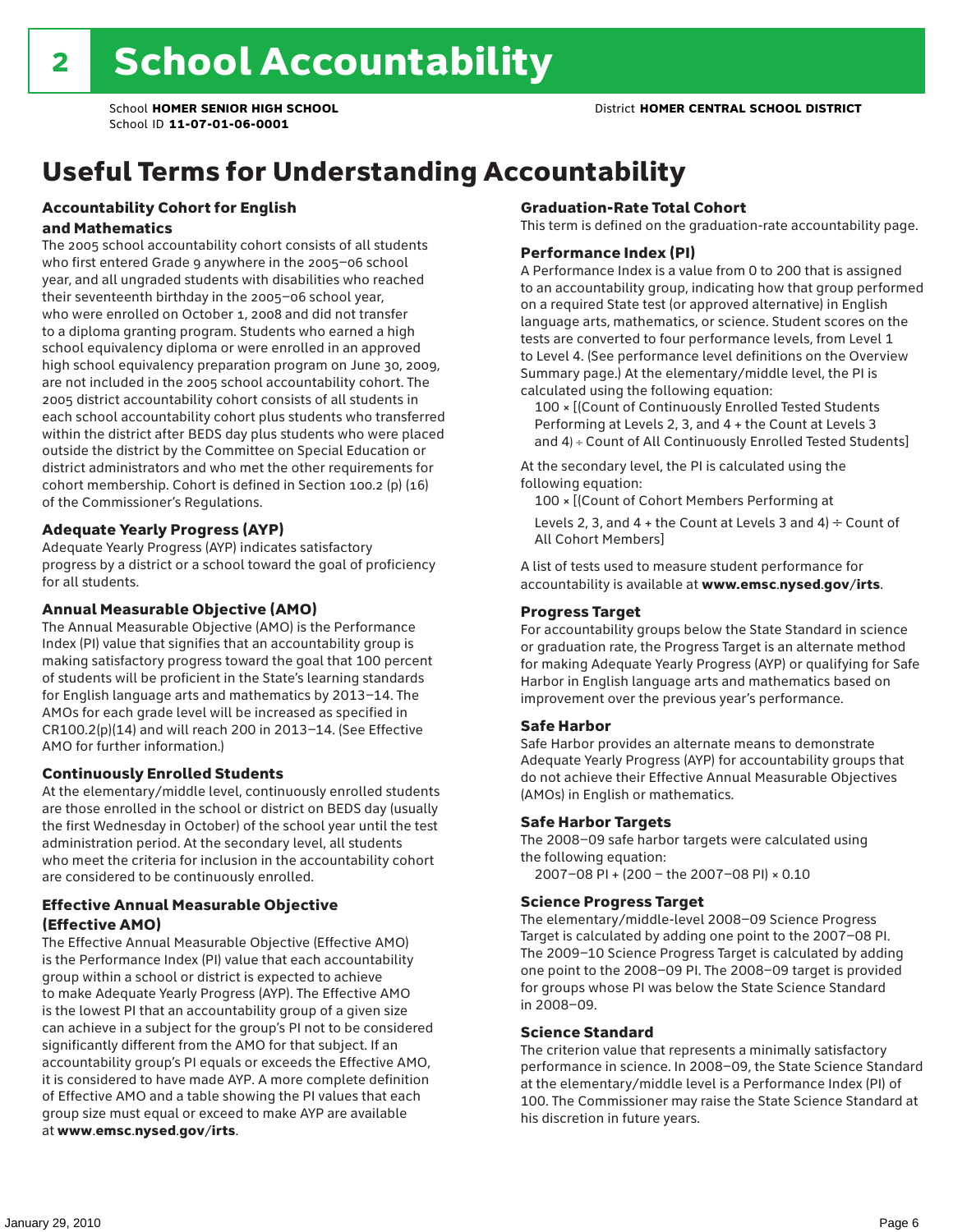### Understanding Your School Accountability Status

New York State has been approved by the United States Department of Education to participate in a differentiated accountability pilot program. Under this program, each public school in the state is assigned an accountability status "phase" (good standing, improvement, corrective action, or restructuring) based on its history of making Adequate Yearly Progress (AYP) and its AYP status in 2008–09. If the school is identified for improvement, corrective action, or restructuring under this program, the school is also assigned to an accountability "category" (basic, focused, or comprehensive) based on the student groups whose failure to make AYP caused the school to be identified or the "measures" for which it was identified.

Accountability measures for schools at the elementary/middle level are English language arts (ELA), mathematics, and science; at the secondary level, they are ELA, mathematics, and graduation rate. A school may be in a different accountability status phase for each measure. The school's overall status is its most advanced New York State accountability phase and its highest category within that phase.

For more information on this program and for this school's 2009–10 accountability status, see http://www.emsc.nysed.gov/irts/accountability/designations/.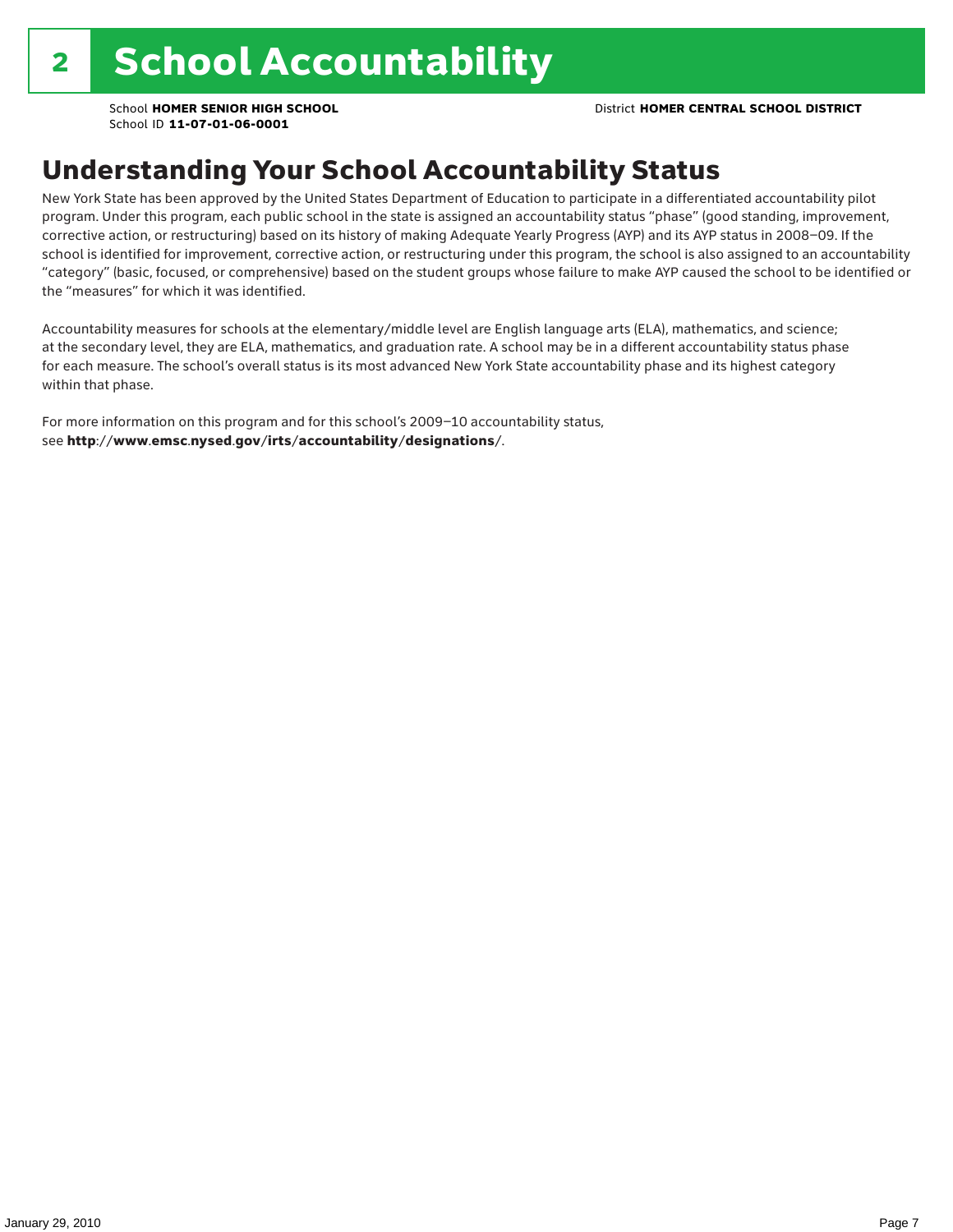# 2 School Accountability

School ID **11-07-01-06-0001**

### Summary

| <b>Overall Accountability</b> |                                                                  |
|-------------------------------|------------------------------------------------------------------|
| Status $(2009 - 10)$          | For this school's 2009-10 accountability status,                 |
|                               | see http://www.emsc.nysed.gov/irts/accountability/designations/. |

| <b>Title I Part A Funding</b> | <b>Years the School Received Title I Part A Funding</b> |             |         |  |  |  |
|-------------------------------|---------------------------------------------------------|-------------|---------|--|--|--|
|                               | 2007-08                                                 | $2008 - 09$ | 2009-10 |  |  |  |
|                               | N <sub>O</sub>                                          | NO          | NO      |  |  |  |

#### On which accountability measures did this school make Adequate Yearly Progress (AYP) and which groups made AYP on each measure?

|                                                     | <b>Elementary/Middle Level</b> |             |         | <b>Secondary Level</b> |               |                        |  |  |
|-----------------------------------------------------|--------------------------------|-------------|---------|------------------------|---------------|------------------------|--|--|
|                                                     | English                        |             |         | English                |               |                        |  |  |
| <b>Student Groups</b>                               | Language Arts                  | Mathematics | Science | Language Arts          | Mathematics   | <b>Graduation Rate</b> |  |  |
| <b>All Students</b>                                 |                                |             |         |                        | v             | V                      |  |  |
| <b>Ethnicity</b>                                    |                                |             |         |                        |               |                        |  |  |
| American Indian or Alaska Native                    |                                |             |         |                        |               |                        |  |  |
| <b>Black or African American</b>                    |                                |             |         |                        |               |                        |  |  |
| Hispanic or Latino                                  |                                |             |         |                        |               |                        |  |  |
| Asian or Native Hawaiian/Other Pacific<br>Islander  |                                |             |         |                        |               |                        |  |  |
| White                                               |                                |             |         |                        |               |                        |  |  |
| Multiracial                                         |                                |             |         |                        |               |                        |  |  |
| <b>Other Groups</b>                                 |                                |             |         |                        |               |                        |  |  |
| <b>Students with Disabilities</b>                   |                                |             |         |                        |               |                        |  |  |
| Limited English Proficient                          |                                |             |         |                        |               |                        |  |  |
| <b>Economically Disadvantaged</b>                   |                                |             |         |                        |               |                        |  |  |
| <b>Student groups making</b><br>AYP in each subject |                                |             |         | $\vee$ 2 of 2          | $\vee$ 2 of 2 | $\vee$ 1 of 1          |  |  |

#### AYP Status

 $M$  Made AYP

✔SH Made AYP Using Safe Harbor Target

✘ Did Not Make AYP

— Insufficient Number of Students to Determine AYP Status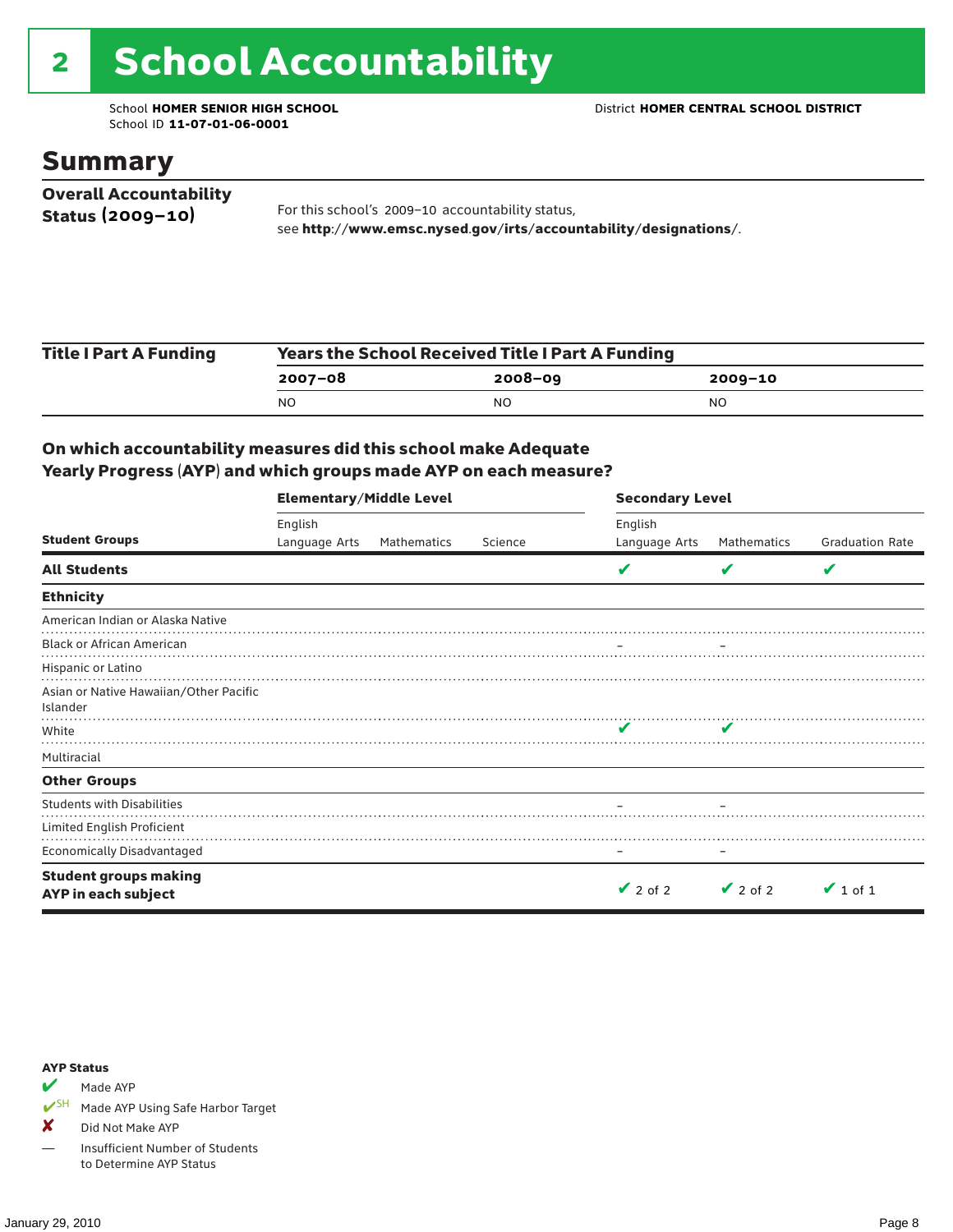### **Secondary-Level English Language Arts**

|                                   |        | Made AYP                                                         |  |  |  |
|-----------------------------------|--------|------------------------------------------------------------------|--|--|--|
| <b>Accountability Measures</b>    | 2 of 2 | Student groups making AYP in English language arts               |  |  |  |
| for This Subject<br>$(2009 - 10)$ |        | see http://www.emsc.nysed.gov/irts/accountability/designations/. |  |  |  |
| <b>Accountability Status</b>      |        | For this school's 2009-10 accountability status,                 |  |  |  |

#### How did students in each accountability group perform on **secondary-level English language arts accountability measures?**

|                                                                    | <b>AYP</b>    | Participation <sup>2</sup> |                      | Test Performance <sup>3</sup> |                      | <b>Performance Objectives</b> |                               |             |
|--------------------------------------------------------------------|---------------|----------------------------|----------------------|-------------------------------|----------------------|-------------------------------|-------------------------------|-------------|
| <b>Student Group</b><br>$(12th$ Graders: 2005 Cohort) <sup>1</sup> | <b>Status</b> | Met<br>Criterion           | Percentage<br>Tested | Met<br>Criterion              | Performance<br>Index | Effective<br>AMO              | Safe Harbor Target<br>2008-09 |             |
|                                                                    |               |                            |                      |                               |                      |                               |                               | $2009 - 10$ |
| <b>All Students (154:160)</b>                                      | V             | V                          | 99%                  | V                             | 192                  | 163                           |                               |             |
| <b>Ethnicity</b>                                                   |               |                            |                      |                               |                      |                               |                               |             |
| American Indian or Alaska Native<br>(0:0)                          |               |                            |                      |                               |                      |                               |                               |             |
| <b>Black or African American</b><br>(1:1)                          |               |                            |                      |                               |                      |                               |                               |             |
| Hispanic or Latino <sup>(0:0)</sup>                                |               |                            |                      |                               |                      |                               |                               |             |
| Asian or Native Hawaiian/Other Pacific<br>Islander (0:0)           |               |                            |                      |                               |                      |                               |                               |             |
| White (153:159)                                                    | ✔             | ✔                          | 99%                  | ✔                             | 192                  | 163                           |                               |             |
| Multiracial (0:0)                                                  |               |                            |                      |                               |                      |                               |                               |             |
| <b>Other Groups</b>                                                |               |                            |                      |                               |                      |                               |                               |             |
| Students with Disabilities <sup>4</sup><br>(15:22)                 |               |                            |                      |                               |                      |                               |                               |             |
| Limited English Proficient <sup>5</sup>                            |               |                            |                      |                               |                      |                               |                               |             |
| (0:0)                                                              |               |                            |                      |                               |                      |                               |                               |             |
| <b>Economically Disadvantaged</b><br>(21:24)                       |               |                            |                      |                               |                      |                               |                               |             |
| <b>Final AYP Determination</b>                                     | $\vee$ 2 of 2 |                            |                      |                               |                      |                               |                               |             |

#### **NOTES**

- <sup>1</sup> These data show the count of 12th graders in 2008–09 (used for Participation) followed by the count of students
- in the 2005 cohort (used for Performance).<br>Groups with fewer than 40 students in the 12th grade are not required to meet the participation criterion. If the participation rate of a group fell below 95 percent in 2008–09, the enrollment shown is the sum of 2007–08 and 2008–09 Grade 12 enrollments and the percent tested is the weighted average of the participation rates
- over those two years.  $^3$  For schools with fewer than 30 students in the 2005 cohort, data for 2004 and 2005 cohort members were combined to determine counts and PIs. For schools with 30 or more students in the 2005 cohort in the All Students
- group, groups with fewer than 30 students in the 2005 cohort are not required to meet the performance criterion. <sup>4</sup> If the school failed to make AYP solely because of the performance of students with disabilities, met the 95% participation requirement for this group, and would meet or exceed the AMO for this subject if 34 points were
- added to the PI, then the school is considered to have made AYP for students with disabilities.<br> $^5$  If the count of LEP students is equal to or greater than 30, former LEP students are also included in the performance calculations.
- ‡ This student group did not make AYP in graduation rate; therefore, it did not qualify for Safe Harbor.

AYP Status Made AYP

Insufficient Number of Students to Determine AYP Status

Made AYP Using Safe Harbor Target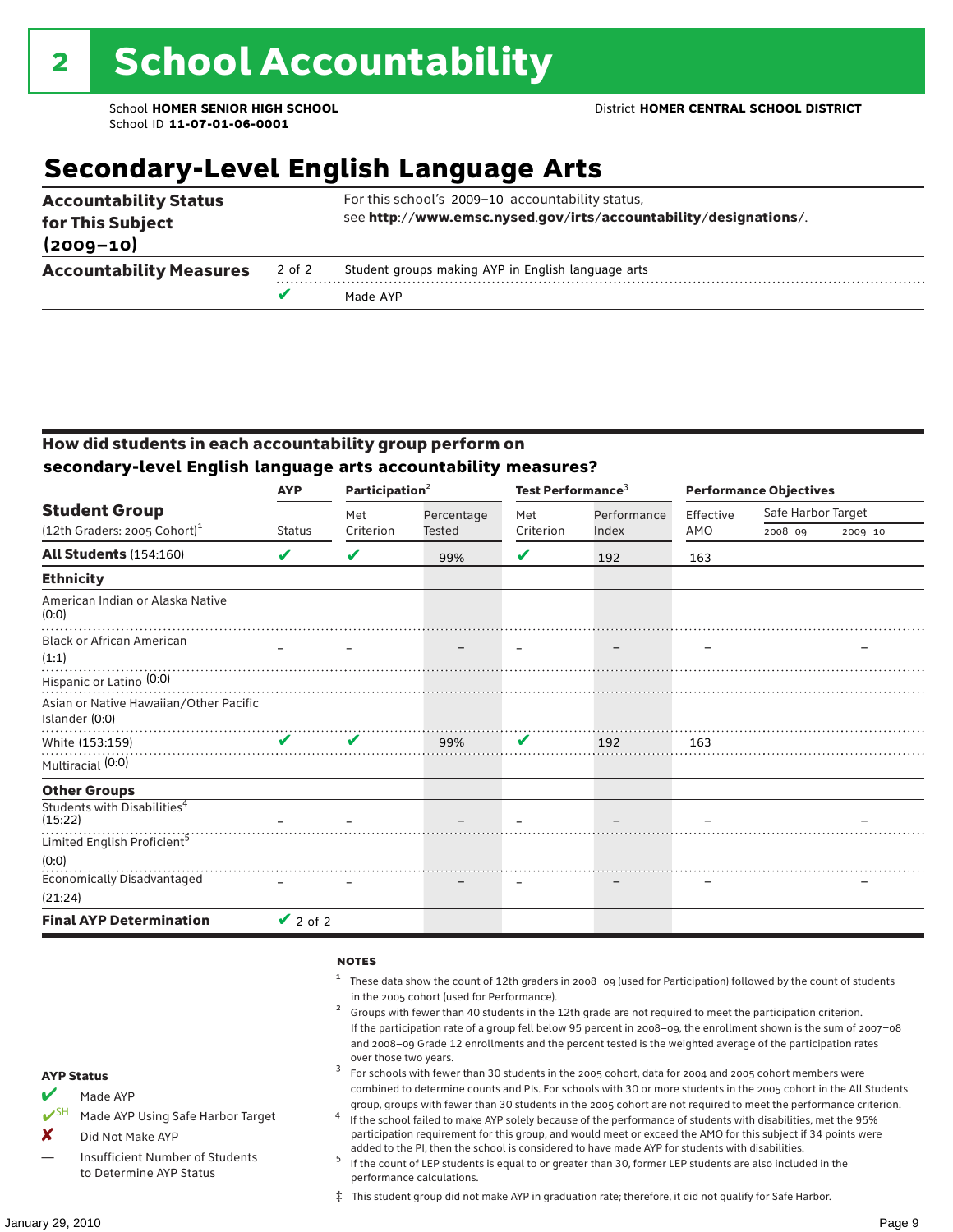### **Secondary-Level Mathematics**

| <b>Accountability Measures</b>    | 2 of 2 | Student groups making AYP in mathematics<br>Made AYP             |  |  |  |  |
|-----------------------------------|--------|------------------------------------------------------------------|--|--|--|--|
| for This Subject<br>$(2009 - 10)$ |        | see http://www.emsc.nysed.gov/irts/accountability/designations/. |  |  |  |  |
| <b>Accountability Status</b>      |        | For this school's 2009-10 accountability status,                 |  |  |  |  |

#### How did students in each accountability group perform on **secondary-level mathematics accountability measures?**

|                                                          | Participation <sup>2</sup><br><b>AYP</b> |           |               | Test Performance <sup>3</sup> |             | <b>Performance Objectives</b> |                    |             |  |
|----------------------------------------------------------|------------------------------------------|-----------|---------------|-------------------------------|-------------|-------------------------------|--------------------|-------------|--|
| <b>Student Group</b>                                     |                                          | Met       | Percentage    | Met                           | Performance | Effective                     | Safe Harbor Target |             |  |
| $(12th$ Graders: 2005 Cohort) <sup>1</sup>               | <b>Status</b>                            | Criterion | <b>Tested</b> | Criterion                     | Index       | AMO                           | $2008 - 09$        | $2009 - 10$ |  |
| <b>All Students (154:160)</b>                            | V                                        | V         | 100%          | V                             | 191         | 158                           |                    |             |  |
| <b>Ethnicity</b>                                         |                                          |           |               |                               |             |                               |                    |             |  |
| American Indian or Alaska Native<br>(0:0)                |                                          |           |               |                               |             |                               |                    |             |  |
| <b>Black or African American</b><br>(1:1)                |                                          |           |               |                               |             |                               |                    |             |  |
| Hispanic or Latino <sup>(0:0)</sup>                      |                                          |           |               |                               |             |                               |                    |             |  |
| Asian or Native Hawaiian/Other Pacific<br>Islander (0:0) |                                          |           |               |                               |             |                               |                    |             |  |
| White (153:159)                                          | ✔                                        | ✔         | 100%          | V                             | 191         | 158                           |                    |             |  |
| Multiracial (0:0)                                        |                                          |           |               |                               |             |                               |                    |             |  |
| <b>Other Groups</b>                                      |                                          |           |               |                               |             |                               |                    |             |  |
| Students with Disabilities <sup>4</sup><br>(15:22)       |                                          |           |               |                               |             |                               |                    |             |  |
| Limited English Proficient <sup>5</sup>                  |                                          |           |               |                               |             |                               |                    |             |  |
| (0:0)                                                    |                                          |           |               |                               |             |                               |                    |             |  |
| <b>Economically Disadvantaged</b><br>(21:24)             |                                          |           |               |                               |             |                               |                    |             |  |
| <b>Final AYP Determination</b>                           | $\vee$ 2 of 2                            |           |               |                               |             |                               |                    |             |  |

#### **NOTES**

- <sup>1</sup> These data show the count of 12th graders in 2008–09 (used for Participation) followed by the count of students
- in the 2005 cohort (used for Performance).<br>Groups with fewer than 40 students in the 12th grade are not required to meet the participation criterion. If the participation rate of a group fell below 95 percent in 2008–09, the enrollment shown is the sum of 2007–08 and 2008–09 Grade 12 enrollments and the percent tested is the weighted average of the participation rates
- over those two years.  $^3$  For schools with fewer than 30 students in the 2005 cohort, data for 2004 and 2005 cohort members were combined to determine counts and PIs. For schools with 30 or more students in the 2005 cohort in the All Students
- group, groups with fewer than 30 students in the 2005 cohort are not required to meet the performance criterion. <sup>4</sup> If the school failed to make AYP solely because of the performance of students with disabilities, met the 95% participation requirement for this group, and would meet or exceed the AMO for this subject if 34 points were
- added to the PI, then the school is considered to have made AYP for students with disabilities.<br> $^5$  If the count of LEP students is equal to or greater than 30, former LEP students are also included in the performance calculations.
- ‡ This student group did not make AYP in graduation rate; therefore, it did not qualify for Safe Harbor.
- Made AYP
- <del></del> I<sup>SH</sup> Made AYP Using Safe Harbor Target
- X Did Not Make AYP
- Insufficient Number of Students to Determine AYP Status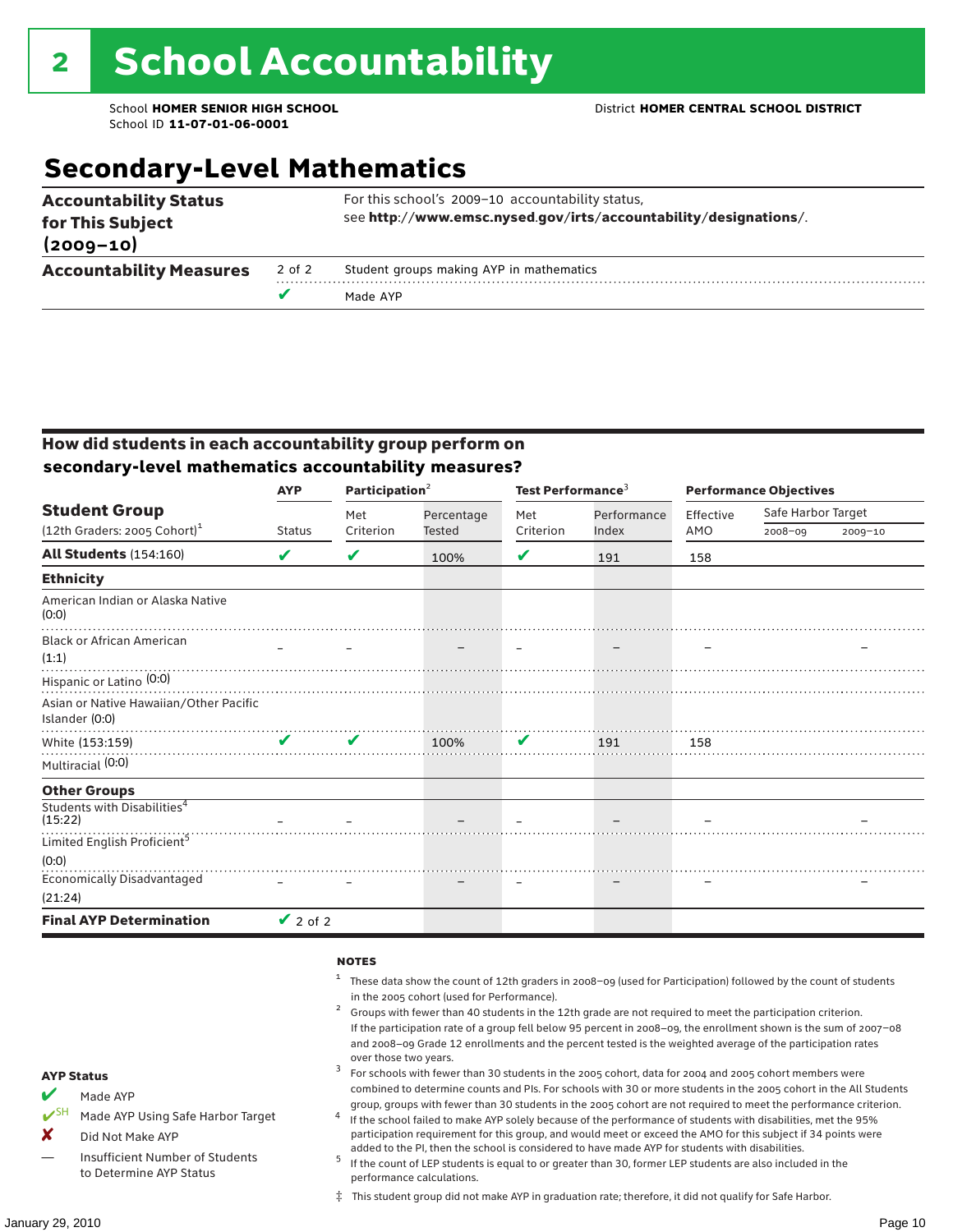# 2 School Accountability

School ID **11-07-01-06-0001**

#### School **HOMER SENIOR HIGH SCHOOL** District **HOMER CENTRAL SCHOOL DISTRICT**

### Graduation Rate

| <b>Accountability Status</b><br>for This Indicator<br>$(2009 - 10)$ |        | For this school's 2009-10 accountability status,<br>see http://www.emsc.nysed.gov/irts/accountability/designations/. |
|---------------------------------------------------------------------|--------|----------------------------------------------------------------------------------------------------------------------|
| <b>Accountability Measures</b>                                      | 1 of 1 | Student groups making AYP in graduation rate                                                                         |
|                                                                     |        | Made AYP                                                                                                             |

#### How did students in each accountability group perform on graduation rate accountability measures?

|                                                           |               | <b>Graduation</b> |                   | <b>Objectives</b> |         |                 |  |  |
|-----------------------------------------------------------|---------------|-------------------|-------------------|-------------------|---------|-----------------|--|--|
| <b>Student Group</b>                                      |               | Met               | Graduation        | State             |         | Progress Target |  |  |
| (Cohort Count)                                            | AYP           | Criterion         | Rate <sup>1</sup> | Standard          | 2008-09 | $2009 - 10$     |  |  |
| All Students (188)                                        | V             | V                 | 90%               | 55%               |         |                 |  |  |
| <b>Ethnicity</b>                                          |               |                   |                   |                   |         |                 |  |  |
| American Indian or<br>Alaska Native (0)                   |               |                   |                   |                   |         |                 |  |  |
| <b>Black or African</b><br>American (0)                   |               |                   |                   |                   |         |                 |  |  |
| Hispanic or<br>Latino (2)                                 |               |                   |                   |                   |         |                 |  |  |
| Asian or Native<br>Hawaiian/Other<br>Pacific Islander (4) |               |                   |                   |                   |         |                 |  |  |
| White (182)                                               |               | V                 | 90%               | 55%               |         |                 |  |  |
| Multiracial (0)                                           |               |                   |                   |                   |         |                 |  |  |
| <b>Other Groups</b>                                       |               |                   |                   |                   |         |                 |  |  |
| Students with<br>Disabilities (28)                        |               | .                 |                   |                   |         |                 |  |  |
| Limited English<br>Proficient <sup>2</sup> (0)            |               |                   |                   |                   |         |                 |  |  |
| Economically<br>Disadvantaged (23)                        |               |                   |                   |                   |         |                 |  |  |
| <b>Final AYP</b><br><b>Determination</b>                  | $\vee$ 1 of 1 |                   |                   |                   |         |                 |  |  |
| <b>NOTES</b>                                              |               |                   |                   |                   |         |                 |  |  |

<sup>1</sup> Percentage of the 2004 cohort that earned a local or Regents diploma by August 31, 2008.<br><sup>2</sup> If the count of LEP students is equal to or greater than 30, former LEP students are also included

in the performance calculations.

### Graduation Rate Information

For a school or a district to make AYP in graduation rate, the percentage of 2004 graduation-rate total cohort members earning a local or Regents diploma by August 31, 2008 for the "All Students" group must equal or exceed the Graduation-Rate Standard or the Graduation-Rate Progress Target for 2008–09.

The Graduation Rate Standard is the criterion value that represents a minimally satisfactory percentage of cohort members earning a local diploma. The State Graduation-Rate Standard for the 2004 cohort is 55 percent. The Commissioner may raise the Graduation-Rate Standard at his discretion in future years.

The 2008–09 Graduation-Rate Progress Target is calculated by adding one point to the percentage of the 2003 cohort earning a local or Regents diploma by August 31, 2007. The 2009–10 Graduation-Rate Progress Target is calculated by adding one point to the percentage of the 2004 cohort earning a local or Regents diploma by August 31, 2008. This target is provided for each group whose percentage earning a local or Regents diploma by August 31, 2008 is below the Graduation-Rate Standard in 2008–09 (55%). Groups with fewer than 30 cohort members are not subject to this criterion.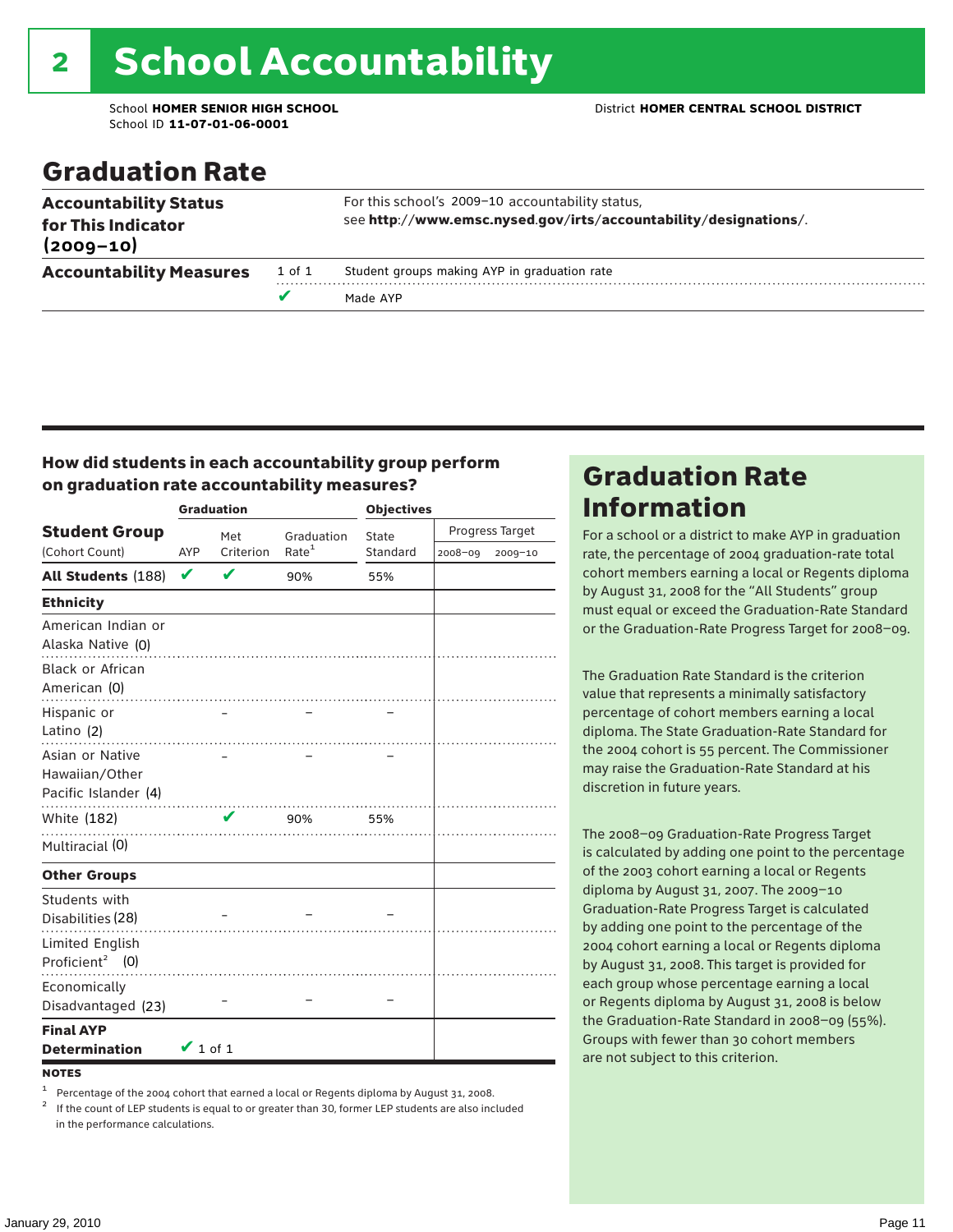### Summary of 2008–09 School Performance

Performance on the State assessments in English language arts, mathematics, and science at the elementary and middle levels is reported in terms of mean scores and the percentage of tested students scoring at or above Level 2, Level 3, and Level 4. Performance on the State assessments in ELA and mathematics at the secondary level is reported in terms of the percentage of students in a cohort scoring at these levels.

|                        |     | Percentage of students that<br>scored at or above Level 3 |      |  |  |
|------------------------|-----|-----------------------------------------------------------|------|--|--|
| <b>Secondary Level</b> | 0%  | 50%                                                       | 100% |  |  |
| English                | 89% |                                                           | 173  |  |  |
| <b>Mathematics</b>     | 88% |                                                           | 173  |  |  |

School **HOMER SENIOR HIGH SCHOOL** District **HOMER CENTRAL SCHOOL DISTRICT**

#### About the Performance Level Descriptors

#### Level 1: Not Meeting Learning Standards.

Student performance does not demonstrate an understanding of the content expected in the subject and grade level.

#### Level 2: Partially Meeting Learning Standards.

Student performance demonstrates a partial understanding of the content expected in the subject and grade level.

#### Level 3: Meeting Learning Standards.

Student performance demonstrates an understanding of the content expected in the subject and grade level.

#### Level 4: Meeting Learning Standards with Distinction.

Student performance demonstrates a thorough understanding of the content expected in the subject and grade level.

#### How are Need/Resource Capacity (N/RC) categories determined?

Districts are divided into high, average, and low need categories based on their ability to meet the special needs of their students with local resources. Districts in the high need category are subdivided into four categories based on enrollment size and, in some cases, number of students per square mile. More information about the categories can be found in the *Report to the Governor and the Legislature on the Educational Status of the State's Schools* at www.emsc.nysed.gov/irts.

#### What are Similar Schools?

In this section, this school's performance is compared with that of similar schools.

Within each N/RC category, the Department identifies Similar Schools: schools that serve similar students and have similar resources. Each school report card compares the school's performance with that of similar schools. The following factors are considered in grouping schools: a) the grade level served by the school and b) rates of student poverty and limited English proficiency. Student poverty levels are indicated by determining the percentage of children in each school who participate in the free-lunch program. By combining these factors, a measure of student need is created and used to place schools into relatively low (lowest quartile), relatively high (highest quartile), and typical (mid-range) groups.

#### This School's Similar Schools Group: **50**

All schools in this group are secondary level schools in school districts with average student needs in relation to district resource capacity.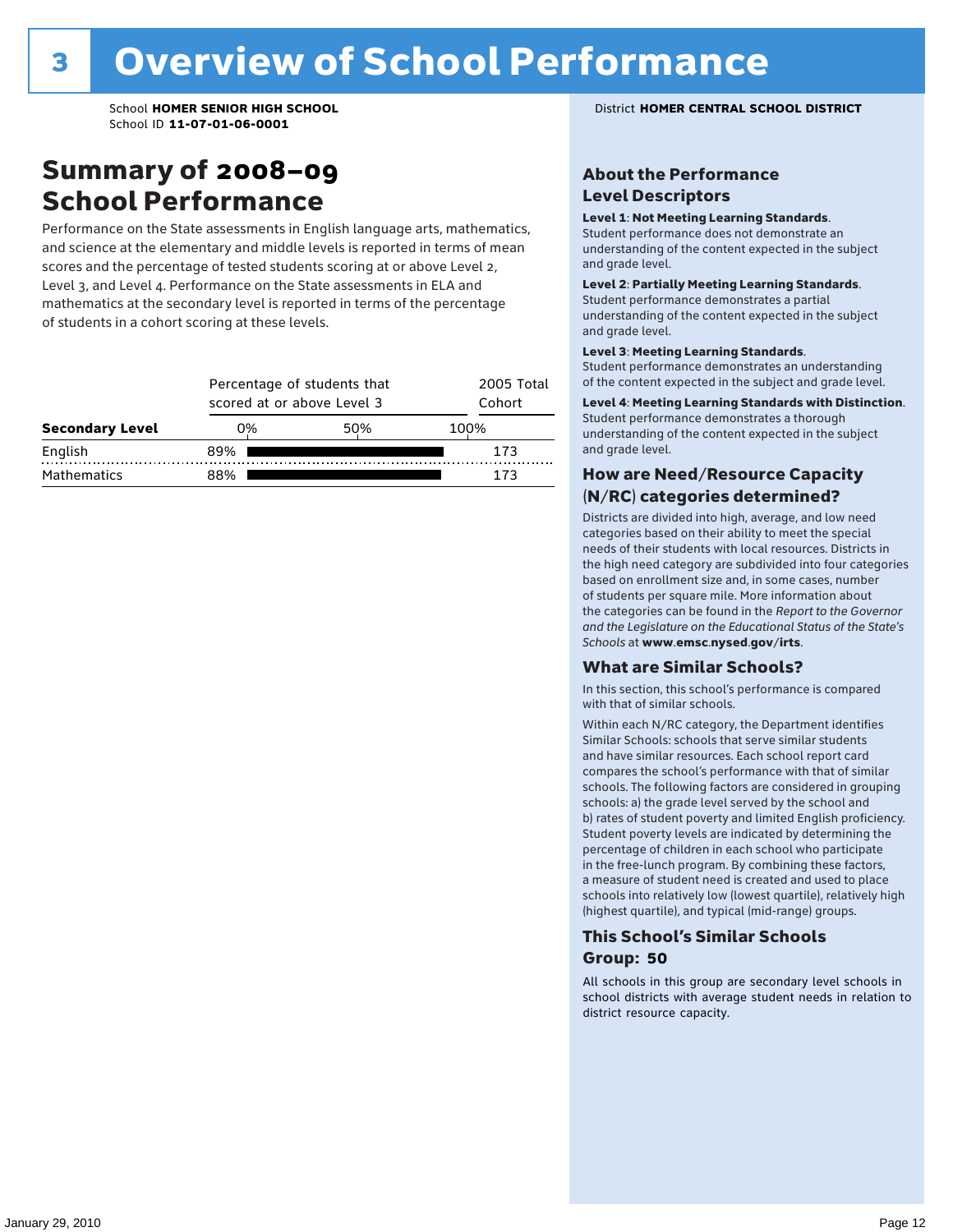# **3 Overview of School Performance**

### **This School's Total Cohort\* Results in Secondary-Level English after Four Years of Instruction**



| <b>Results by</b>                 | 2005 Cohort  |                                 | 2004 Cohort** |     |             |         |                                 |                |
|-----------------------------------|--------------|---------------------------------|---------------|-----|-------------|---------|---------------------------------|----------------|
|                                   | Number       | Percentage scoring at level(s): |               |     | Number      |         | Percentage scoring at level(s): |                |
| <b>Student Group</b>              | of Students  | $2 - 4$                         | $3 - 4$       | 4   | of Students | $2 - 4$ | $3 - 4$                         | $\overline{4}$ |
| <b>All Students</b>               | 173          | 91%                             | 89%           | 50% | 188         | 91%     | 88%                             | 47%            |
| Female                            | 89           | 88%                             | 87%           | 49% | 97          | 95%     | 92%                             | 59%            |
| Male                              | 84           | 95%                             | 92%           | 50% | 91          | 88%     | 84%                             | 34%            |
| American Indian or Alaska Native  |              |                                 |               |     |             |         |                                 |                |
| <b>Black or African American</b>  | $\mathbf{1}$ |                                 |               |     |             |         |                                 |                |
| Hispanic or Latino                |              |                                 |               |     |             |         |                                 |                |
| Asian or Native Hawaiian/Other    |              |                                 |               |     |             |         |                                 |                |
| Pacific Islander                  |              |                                 |               |     | 4           |         |                                 |                |
| White                             | 172          |                                 |               |     | 182         | 91%     | 87%                             | 46%            |
| Multiracial                       |              |                                 |               |     |             |         |                                 |                |
| Small Group Totals                | 173          | 91%                             | 89%           | 50% | 6           | 100%    | 100%                            | 67%            |
| <b>General-Education Students</b> | 148          | 94%                             | 93%           | 57% | 160         | 94%     | 91%                             | 55%            |
| <b>Students with Disabilities</b> | 25           | 76%                             | 64%           | 4%  | 28          | 79%     | 71%                             | 0%             |
| English Proficient                | 173          | 91%                             | 89%           | 50% | 188         | 91%     | 88%                             | 47%            |
| Limited English Proficient        |              |                                 |               |     |             |         |                                 |                |
| Economically Disadvantaged        | 31           | 74%                             | 74%           | 29% | 23          | 65%     | 57%                             | 17%            |
| Not Disadvantaged                 | 142          | 95%                             | 92%           | 54% | 165         | 95%     | 92%                             | 51%            |
| Migrant                           |              |                                 |               |     |             |         |                                 |                |
| Not Migrant                       | 173          | 91%                             | 89%           | 50% | 188         | 91%     | 88%                             | 47%            |

**NOTES** 

The – symbol indicates that data for a group of students have been suppressed. If a group has fewer than five students,

data for that group and the next smallest group(s) are suppressed to protect the privacy of individual students.

| <b>Other</b>                        | 2005 Cohort           |         |                                     | 2004 Cohort           |         |                                        |  |  |
|-------------------------------------|-----------------------|---------|-------------------------------------|-----------------------|---------|----------------------------------------|--|--|
| <b>Assessments</b>                  | Number<br>of Students | $2 - 4$ | Number scoring at level(s):<br>$-4$ | Number<br>of Students | $2 - 4$ | Number scoring at level(s):<br>$3 - 4$ |  |  |
| New York State Alternate Assessment |                       |         |                                     |                       |         |                                        |  |  |

(NYSAA): High School Equivalent \*\*\*

\* A total cohort consists of all students who first entered Grade 9 in a particular year, and all ungraded students with disabilities who reached their seventeenth birthday in that year, and were enrolled in the school/district for five months. Students are excluded from the cohort if they transferred to another school district, nonpublic school, or criminal justice facility, or left the U.S. and its territories or died before the report date. Statewide total cohort also includes students who were enrolled for fewer than five months.

\*\* 2004 cohort data are those reported in the 2007-08 *Accountability and Overview Report*.

\*\*\* The majority of cohort members took an older version of the NYSAA, developed before 2007.